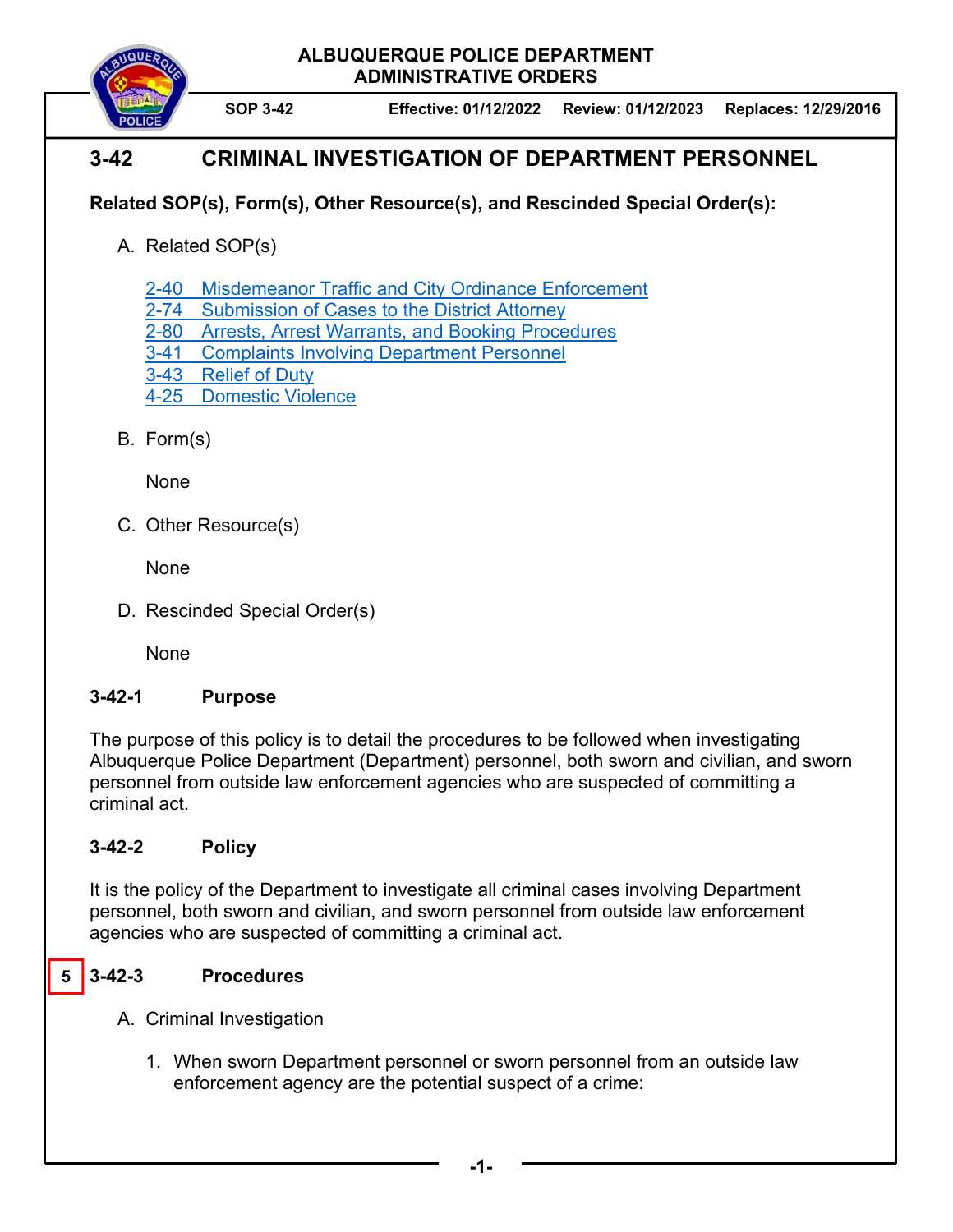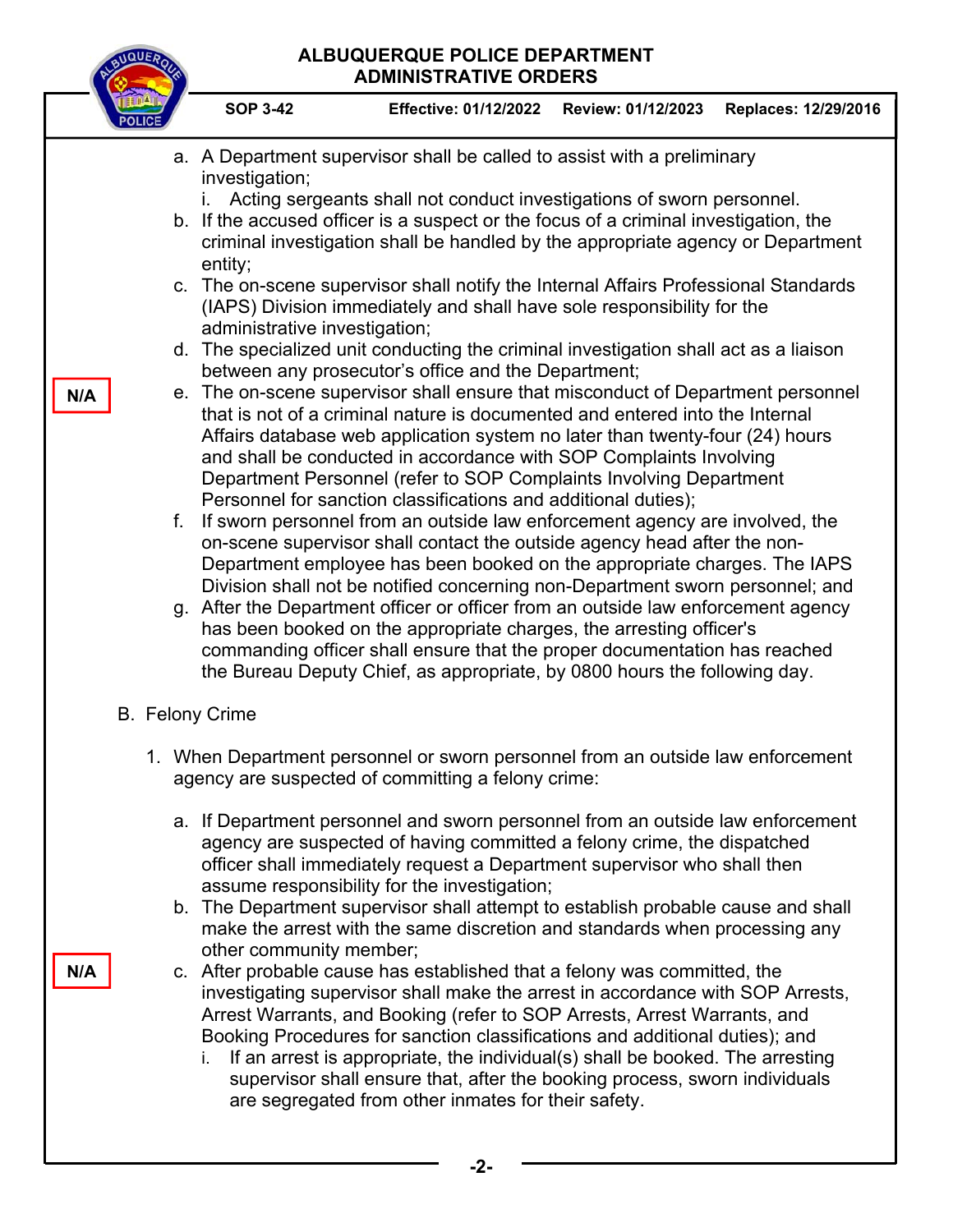| ALBUQUERQUE POLICE DEPARTMENT<br><b>ADMINISTRATIVE ORDERS</b> |                                                                                                                                            |  |                                                                                                                                                                                                                                                                                                                                                                                                |                                                                                                                                                                                                                                                                                                                                                                                                                                                                                                                                                                                                                                                                                                                                                                                                                                                                                                               |                    |                      |  |
|---------------------------------------------------------------|--------------------------------------------------------------------------------------------------------------------------------------------|--|------------------------------------------------------------------------------------------------------------------------------------------------------------------------------------------------------------------------------------------------------------------------------------------------------------------------------------------------------------------------------------------------|---------------------------------------------------------------------------------------------------------------------------------------------------------------------------------------------------------------------------------------------------------------------------------------------------------------------------------------------------------------------------------------------------------------------------------------------------------------------------------------------------------------------------------------------------------------------------------------------------------------------------------------------------------------------------------------------------------------------------------------------------------------------------------------------------------------------------------------------------------------------------------------------------------------|--------------------|----------------------|--|
|                                                               |                                                                                                                                            |  | <b>SOP 3-42</b>                                                                                                                                                                                                                                                                                                                                                                                | <b>Effective: 01/12/2022</b>                                                                                                                                                                                                                                                                                                                                                                                                                                                                                                                                                                                                                                                                                                                                                                                                                                                                                  | Review: 01/12/2023 | Replaces: 12/29/2016 |  |
| N/A                                                           |                                                                                                                                            |  | Where an arrest is not required, the chain of command shall be notified prior<br>ii.<br>to the release of the individual and shall be documented in the Uniform<br>Incident Report.<br>d. A completed criminal case shall be submitted to the District Attorney's Office<br>(refer to SOP Submission of Cases to the District Attorney for sanction<br>classifications and additional duties). |                                                                                                                                                                                                                                                                                                                                                                                                                                                                                                                                                                                                                                                                                                                                                                                                                                                                                                               |                    |                      |  |
| C. Misdemeanor Crime                                          |                                                                                                                                            |  |                                                                                                                                                                                                                                                                                                                                                                                                |                                                                                                                                                                                                                                                                                                                                                                                                                                                                                                                                                                                                                                                                                                                                                                                                                                                                                                               |                    |                      |  |
|                                                               | 1. When Department personnel or sworn personnel from an outside law enforcement<br>agency are suspected of committing a misdemeanor crime: |  |                                                                                                                                                                                                                                                                                                                                                                                                |                                                                                                                                                                                                                                                                                                                                                                                                                                                                                                                                                                                                                                                                                                                                                                                                                                                                                                               |                    |                      |  |
|                                                               |                                                                                                                                            |  | of probable cause;                                                                                                                                                                                                                                                                                                                                                                             | a. The investigating officer shall initiate the investigation;<br>b. The investigating officer shall contact a supervisor to review the determination                                                                                                                                                                                                                                                                                                                                                                                                                                                                                                                                                                                                                                                                                                                                                         |                    |                      |  |
| N/A                                                           |                                                                                                                                            |  |                                                                                                                                                                                                                                                                                                                                                                                                | c. If probable cause has been established, the supervisor shall assume overall<br>responsibility for the investigation and ensure that the individual is processed<br>the same as any other community member;<br>d. The investigating officer shall follow the enforcement action procedures for                                                                                                                                                                                                                                                                                                                                                                                                                                                                                                                                                                                                              |                    |                      |  |
|                                                               |                                                                                                                                            |  |                                                                                                                                                                                                                                                                                                                                                                                                | misdemeanors as outlined in SOP Arrests, Arrest Warrants, and Booking<br>Procedures and SOP Misdemeanor Traffic and City Ordinance Enforcement<br>(refer to SOP Arrests, Arrest Warrants, and Booking Procedures and SOP<br>Misdemeanor Traffic and City Ordinance Enforcement for sanction<br>classifications and additional duties);<br>e. If sworn Department personnel must be arrested for a misdemeanor crime on-<br>scene, the investigating supervisor shall make the arrest. For the individual<br>officer's personal safety, the arresting supervisor shall ensure that Metropolitan<br>Detention Center (MDC) personnel are notified appropriately; and<br>f. If the incident is complex and requires further investigation before law<br>enforcement action can be made, the appropriate Bureau Deputy Chief shall<br>assume responsibility for coordinating the completion of the investigation. |                    |                      |  |
|                                                               | D. Driving While Under the Influence (DWI)                                                                                                 |  |                                                                                                                                                                                                                                                                                                                                                                                                |                                                                                                                                                                                                                                                                                                                                                                                                                                                                                                                                                                                                                                                                                                                                                                                                                                                                                                               |                    |                      |  |
|                                                               | 1. When sworn Department personnel or sworn personnel from an outside law<br>enforcement agency are suspected of DWI:                      |  |                                                                                                                                                                                                                                                                                                                                                                                                |                                                                                                                                                                                                                                                                                                                                                                                                                                                                                                                                                                                                                                                                                                                                                                                                                                                                                                               |                    |                      |  |
|                                                               |                                                                                                                                            |  | alcohol test.                                                                                                                                                                                                                                                                                                                                                                                  | a. The Department officer who has reason to believe a DWI investigation is<br>necessary shall call a Department supervisor to take over the investigation or<br>shall be present during the investigation. The enforcement discretion shall be<br>the same as when processing any other community member; and<br>b. The investigating supervisor shall witness the administration of the breath                                                                                                                                                                                                                                                                                                                                                                                                                                                                                                               |                    |                      |  |
|                                                               |                                                                                                                                            |  |                                                                                                                                                                                                                                                                                                                                                                                                | 2. When civilian Department personnel are suspected of DWI:                                                                                                                                                                                                                                                                                                                                                                                                                                                                                                                                                                                                                                                                                                                                                                                                                                                   |                    |                      |  |